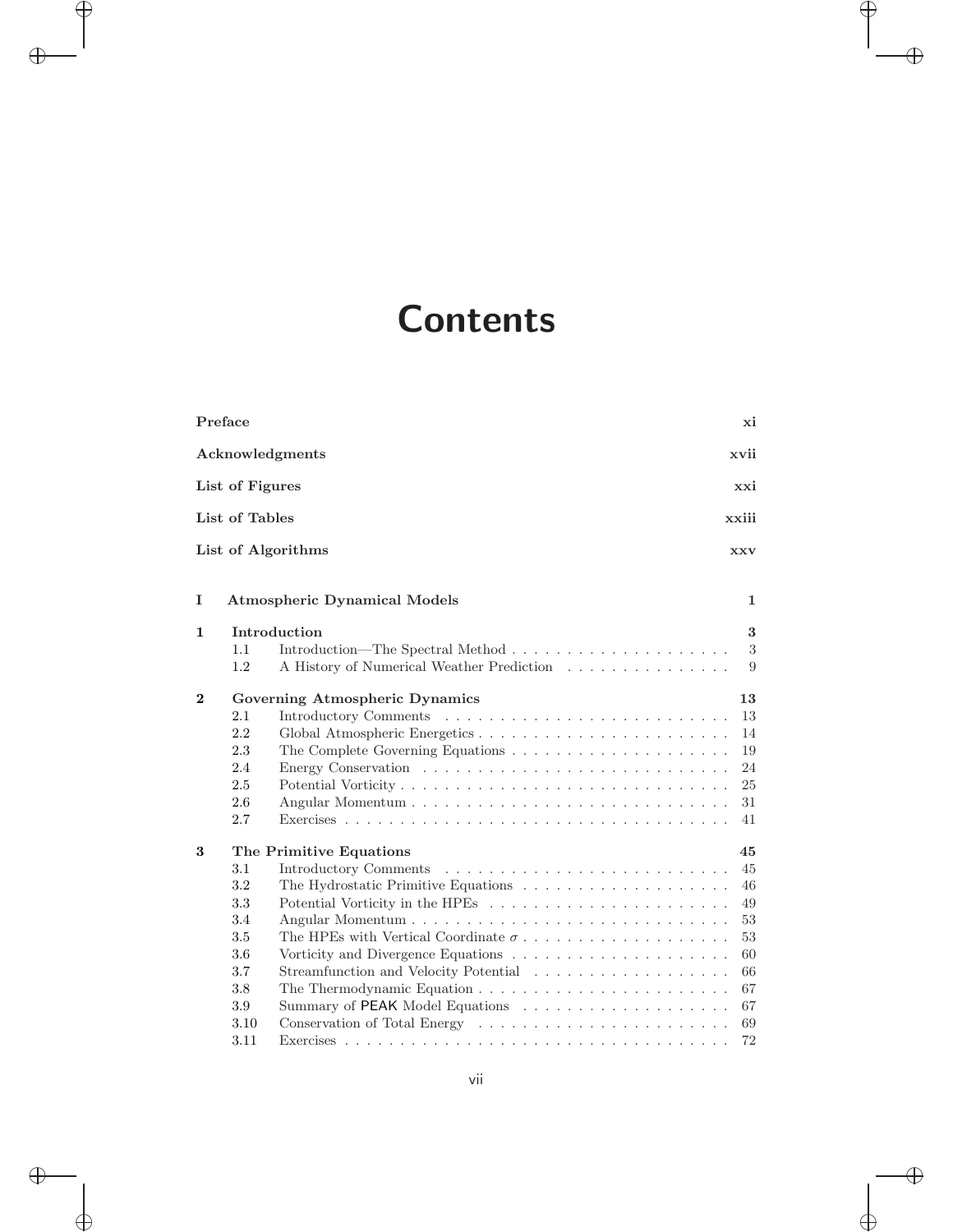| $\overline{\mathbf{4}}$ |         | The Shallow-Water Model<br>75                                                                            |
|-------------------------|---------|----------------------------------------------------------------------------------------------------------|
|                         | 4.1     | 75<br>Introductory Comments                                                                              |
|                         | 4.2     | Formulation of the Shallow-Water Model<br>78                                                             |
|                         | 4.3     | $82\,$<br>Energetics of the SWM $\ldots \ldots \ldots \ldots \ldots \ldots \ldots \ldots \ldots$         |
|                         | 4.4     | 83                                                                                                       |
|                         | 4.5     | 84                                                                                                       |
|                         | 4.6     | 86                                                                                                       |
|                         | 4.7     | 88                                                                                                       |
|                         | 4.8     | A Stationary Solution on the Sphere<br>95                                                                |
|                         | 4.9     | 99                                                                                                       |
| 5                       |         | 103<br>The Barotropic Vorticity Equation                                                                 |
|                         | 5.1     |                                                                                                          |
|                         | $5.2\,$ |                                                                                                          |
|                         | 5.3     | The Barotropic Model in Spherical Geometry 105                                                           |
|                         | 5.4     |                                                                                                          |
|                         | 5.5     |                                                                                                          |
|                         | 5.6     |                                                                                                          |
| $6\phantom{1}6$         |         | <b>Balanced Flow</b><br>115                                                                              |
|                         | 6.1     |                                                                                                          |
|                         | 6.2     | $QG$ Scaling in the SWM $\ldots \ldots \ldots \ldots \ldots \ldots \ldots \ldots \ldots 117$             |
|                         | 6.3     |                                                                                                          |
|                         | 6.4     |                                                                                                          |
|                         | 6.5     |                                                                                                          |
|                         | $6.6\,$ | Spectral Vertical Normal-Mode Decomposition 155                                                          |
|                         | 6.7     |                                                                                                          |
|                         |         |                                                                                                          |
| $\mathbf{I}$            |         | <b>Spectral Numerical Models</b><br>167                                                                  |
| 7                       |         | The Spectral Method<br>169                                                                               |
|                         | 7.1     |                                                                                                          |
|                         | 7.2     |                                                                                                          |
|                         | 7.3     | The Spectral Method in NWP $\dots \dots \dots \dots \dots \dots \dots \dots \dots \dots \dots \dots 176$ |
|                         | 7.4     | Galerkin and Collocation—Linear Advection 182                                                            |
|                         | 7.5     | Galerkin and Collocation—Nonlinear Advection 185                                                         |
|                         | 7.6     |                                                                                                          |
|                         | 7.7     | The Transform Method $\ldots \ldots \ldots \ldots \ldots \ldots \ldots \ldots \ldots \ldots 195$         |
|                         | $7.8\,$ | Galerkin and Collocation—Burgers Equation 197                                                            |
|                         | 7.9     |                                                                                                          |
|                         | 7.10    |                                                                                                          |
|                         | 7.11    |                                                                                                          |
|                         | 7.12    | Routine sp2gg and the Collocation Grid 232                                                               |
|                         | 7.13    |                                                                                                          |
|                         | 7.14    | The Transform Method in the BVE $\ldots \ldots \ldots \ldots \ldots \ldots \ldots 245$                   |
|                         | 7.15    |                                                                                                          |
|                         | 7.16    |                                                                                                          |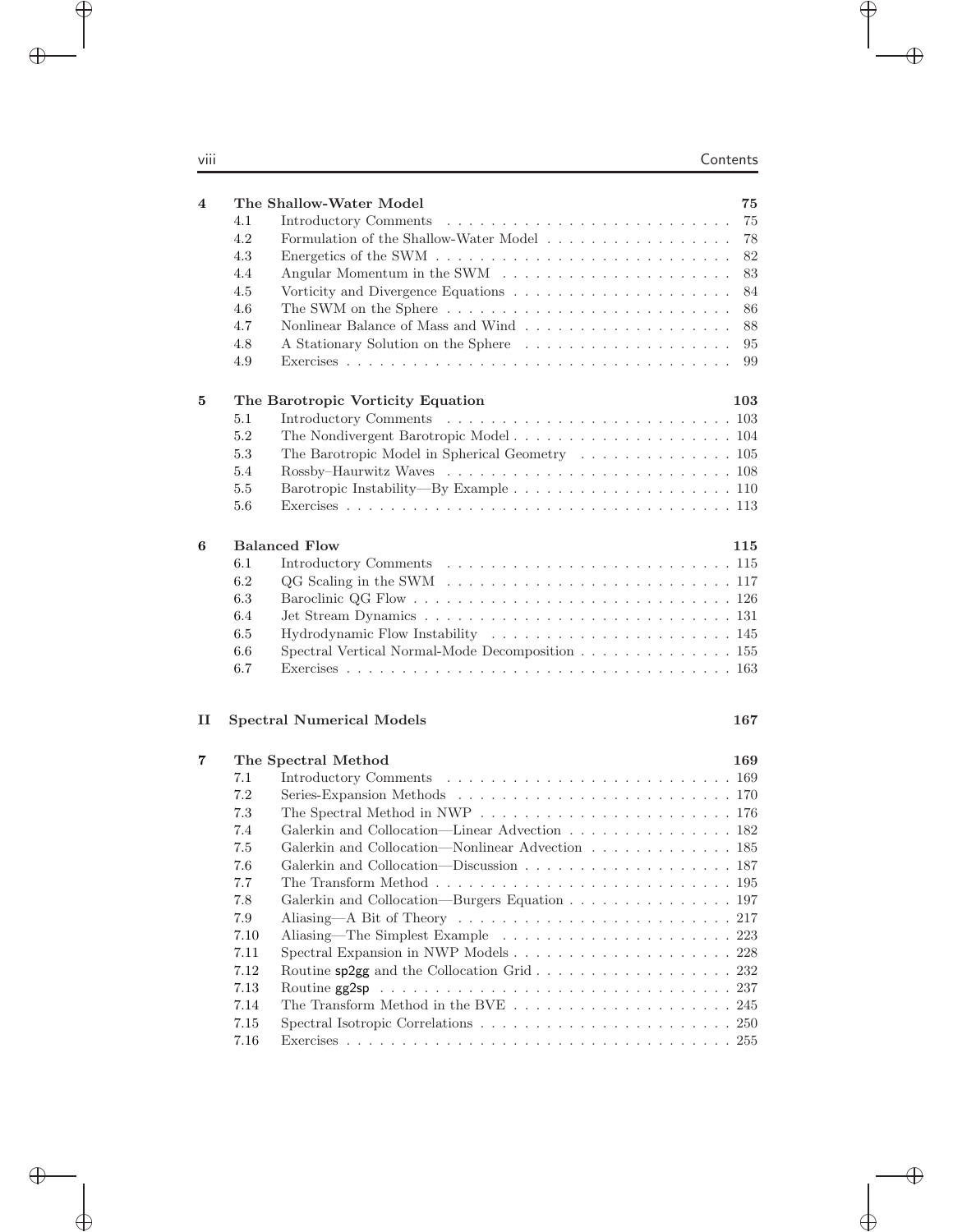## **Contents** ix

| 8  |            | <b>Vertical Discretization</b>                                                               | 257 |
|----|------------|----------------------------------------------------------------------------------------------|-----|
|    | 8.1        |                                                                                              |     |
|    | 8.2        |                                                                                              |     |
|    | 8.3        | Formulation of the Vertical Discretization 260                                               |     |
|    | 8.4        | Energetics of the Vertical Discretization 269                                                |     |
|    | 8.5        |                                                                                              |     |
| 9  |            | Time Integration                                                                             | 275 |
|    | 9.1        |                                                                                              |     |
|    | 9.2        |                                                                                              |     |
|    | 9.3        |                                                                                              |     |
|    | 9.4        |                                                                                              |     |
|    | 9.5        |                                                                                              |     |
| 10 |            | Code Structure of PEAK                                                                       | 297 |
|    | 10.1       |                                                                                              |     |
|    | 10.2       |                                                                                              |     |
|    | 10.3       | Description of Standard PEAK Routines 309                                                    |     |
|    | 10.4       |                                                                                              |     |
|    | 10.5       |                                                                                              |     |
|    | 10.6       | Numerical Algorithms Group (NAG) Routines 340                                                |     |
|    | 10.7       |                                                                                              |     |
|    |            |                                                                                              |     |
| 11 |            | <b>Experimentation with PEAK</b>                                                             | 343 |
|    | 11.1       |                                                                                              |     |
|    | 11.2       |                                                                                              |     |
|    | 11.3       |                                                                                              |     |
|    | 11.4       |                                                                                              |     |
|    | 11.5       |                                                                                              |     |
| 12 |            | <b>Barotropic PEAK Configurations</b>                                                        | 371 |
|    | 12.1       |                                                                                              |     |
|    | 12.2       |                                                                                              |     |
|    | 12.3       |                                                                                              |     |
|    | 12.4       |                                                                                              |     |
| Ш  |            |                                                                                              | 401 |
|    | Appendices |                                                                                              |     |
| А  |            | <b>Tensor Analysis</b>                                                                       | 403 |
|    | A.1        |                                                                                              |     |
|    | A.2        |                                                                                              |     |
|    | A.3        |                                                                                              |     |
|    | A.4        |                                                                                              |     |
|    | A.5        |                                                                                              |     |
|    | A.6        |                                                                                              |     |
|    | A.7        |                                                                                              |     |
|    | A.8        |                                                                                              |     |
|    | A.9        | The Laplacian $\ldots \ldots \ldots \ldots \ldots \ldots \ldots \ldots \ldots \ldots \ldots$ |     |
|    | A.10       |                                                                                              |     |